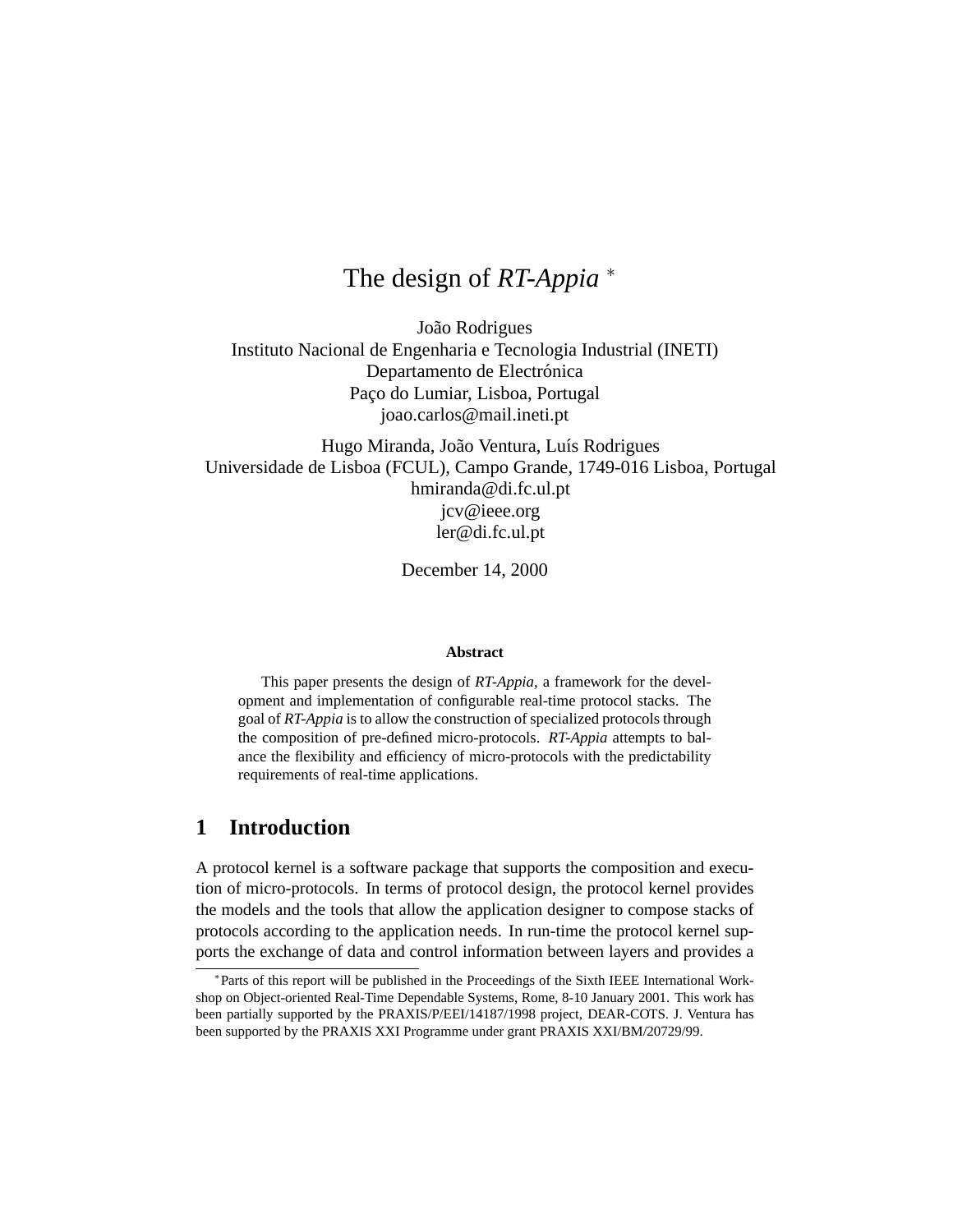number of auxiliary services (such as memory management for message buffers and timer management).

The x-Kernel [7] is an early and influential work on protocol composition. A version of  $x$ -Kernel adapted to real-time operation has been developed in the scope of the CORDS project [15]. Following the initial work with  $x$ -Kernel, many other protocol kernels have been designed with enriched functionality. Notable examples are Ensemble [5], Coyote [2]/Cactus [6] and *Appia* [8]. Although these systems offer more flexible infrastructures to the development, composition and execution of micro-protocols, most of them were not designed with the goal of supporting real-time operation. This paper describes the design of *RT-Appia*, a realtime extension of the *Appia* protocol kernel. *Appia* has been developed in the Java programming language and *RT-Appia* is designed to use the facilities introduced by the Real Time Specification for Java [3].

*RT-Appia* retains the flexibility of its non real-time counterpart: complex stacks can be composed of different channels and each channel may use a different quality of service. If needed, channels may share state at more common protocol layers and this facilitates the implementation of coordination policies among channels.

One common goal in the design of real-time systems is that they must behave in a way that is predictable with respect to timing requirements. This means that it must be possible to show, demonstrate or prove that these requirements are meet for the lifetime of the system [10]. Real-time systems must support flexibility, however too much flexibility can destroy predictability [11]. *Appia* relies on a single thread to manage all communication stacks, does not take priorities into account while scheduling events, and makes intensive use of the garbage collector. On the other hand, *RT-Appia* allocates memory and computing resources to each channel to achieve predictable behavior.

The paper is organized as follows. Section 2 motivates *RT-Appia* and surveys the related work. Section 3 briefly describes the *Appia* system and Section 4 describes the extensions that we designed to support real-time operation. Section 5 shows preliminary schedulability analysis results. Finally, Section 6 concludes the paper.

# **2 Motivation and Related work**

The design of a protocol kernel must take into consideration several distinct aspects of protocol development and execution. From the point of view of protocol design the kernel must provide a framework to support the clean composition of micro-protocols. This encourages the re-use of protocol components and allows the applications to configure protocol stacks exactly tailored to their needs. This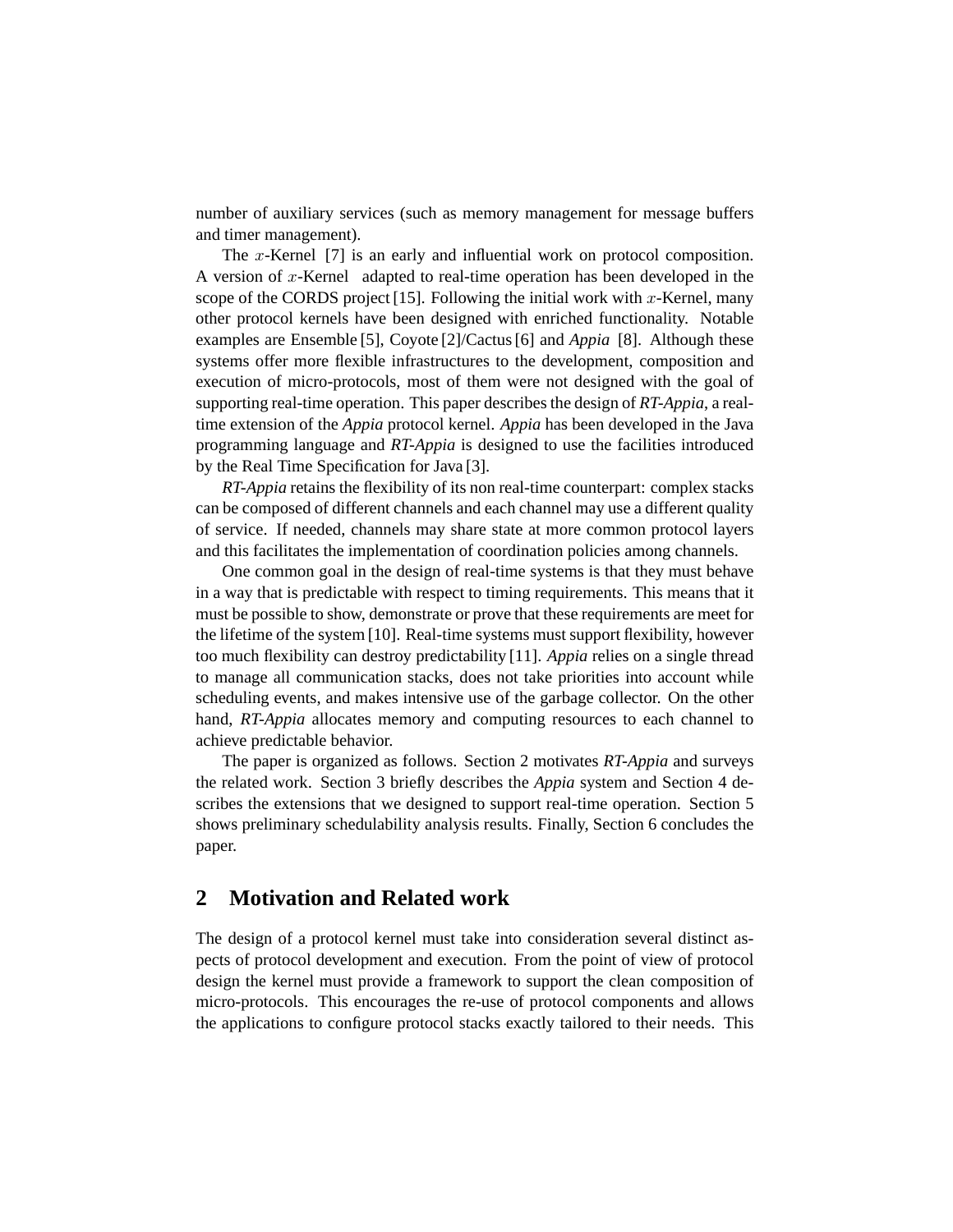

Figure 1: x-kernel.a) A protocol graph. b) Using push to pass a message down a stack and demux and pop to pass a message up a stack.

aspect is particularly relevant in the context of real-time applications where, due to memory and power consumption constraints, it is interesting to execute in each component just the protocol layers required to support the intended functionality.

The x-Kernel [7] introduced a model in which protocol stacks are building as a graph of protocols organized hierarchically. This simple model as three primitive communication objects to support it: *protocols*, *sessions* and *messages*. Protocol objects represent conventional protocols and serve to major functions: they create session objects and they demultiplex messages received upward. Session objects are dynamically created and can be seen as instances of protocols. Loosely speaking, protocol objects export operations for opening channels, resulting in the creation of a session object, and session objects export operations for sending and receiving messages. Messages objects move through sessions via PUSh and POP session operations. Session push operation is invoked to pass a message downward. While flowing upward, a message alternatively visits a protocol via its DEMUX operation and then a session via its pop operation. The protocol demux operation makes the decision to which session the message should be routed. Figure 1 presents these relationships.

So x-Kernel supported composition by restricting the communication between adjacent layers to the exchange of data PUSH, data POP, and control events. More recent systems, such as Ensemble [5], Coyote [2] and *Appia* [8], offer a more flexible structure by allowing the exchange of a richer set of events.

From the point of view of support for protocol execution, the protocol kernel implements the mechanisms that support the exchange of events among layers. In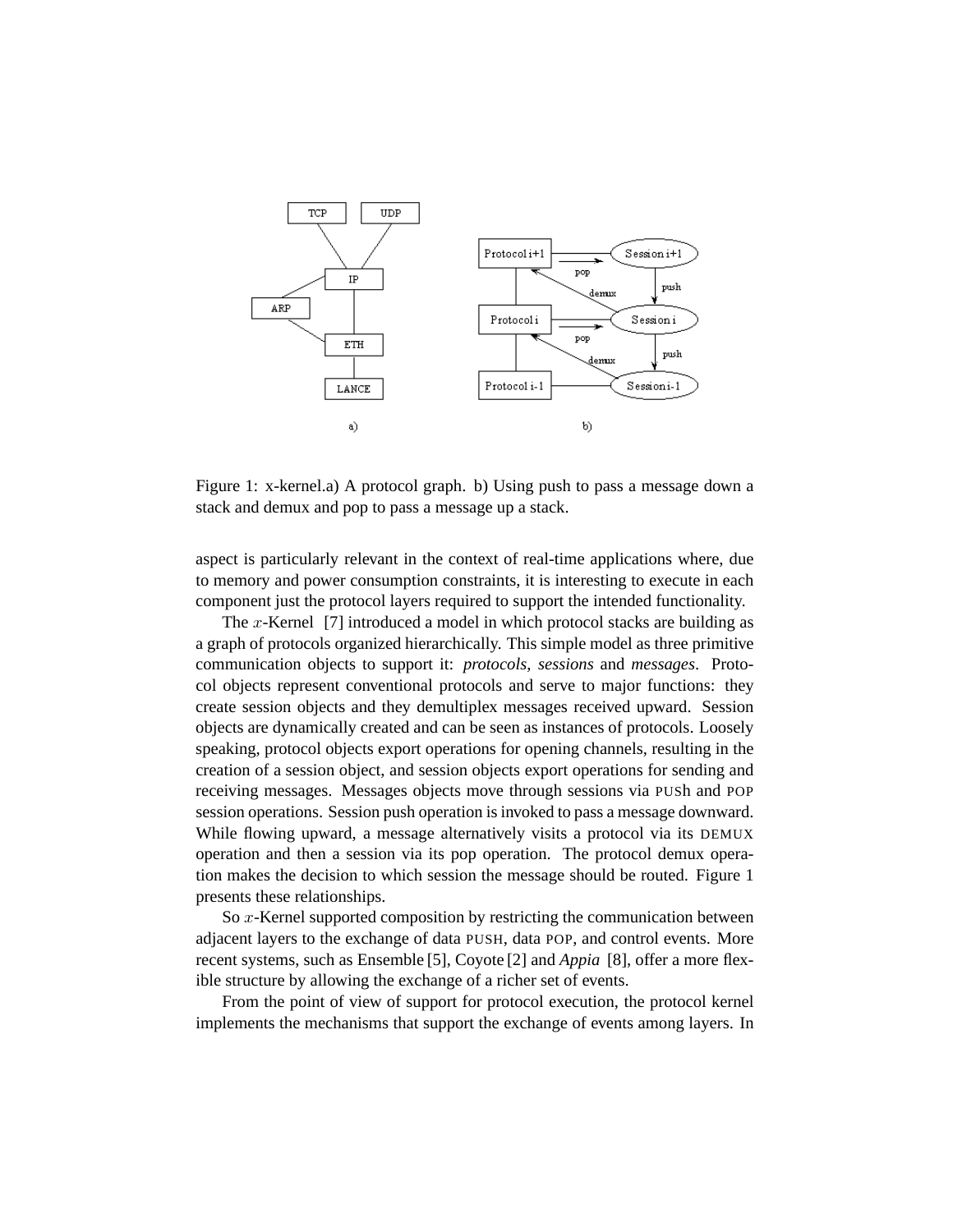run-time, x-Kernel supports the thread-per-message model, where a thread is assigned to process each message. Thus the push/pop interaction between adjacent layers is implemented as function calls that are executed in the context of the message's thread. After x-Kernel, several systems have proposed different models of binding layers to stacks and of supporting event propagation. In Ensemble [5] and Coyote [2] events are data structures that are routed from one layer to the next by a specialized event scheduler. In real-time applications, the event scheduler must allow priorities to be assigned to different events and communication channels. It must also ensure that the priorities of each communication channel (with respect to other channels and the remaining activities in the system) are respected.

Additionally to scheduling of events, a protocol kernel usually also provides auxiliary libraries that simplify protocol implementation, such as efficient interfaces to message buffers (offering primitives to add and remove headers to messages) and timer management. A real-time communication kernel must support resource reservation to ensure that the resources required by a channel, including buffer requirements, are available during the protocol execution.

CORDS [15] and Cactus [6] are framework that systematically addresses the problem of supporting protocol development in real-time environments. CORDS extended the original x-Kernel system to include resource reservation mechanisms. These resources include memory allocation, CPU cycles (the ability to select the number of threads and their scheduling attributes) and network bandwidth. The "unit" of resource reservation is called a PATH. CORDS follows the  $x$ -Kernel "thread per message" model and allows the application designer to select the number of threads and their scheduling attributes (policy and priority) for a PATH. This work is supported by the real-time kernel OSF MK (derived from the Mach kernel [1]). The kernel Integrated Time-Driven Scheduler (ITDS) allows the user to define several scheduling policies for a set of processors. Thread synchronization mechanisms provide a priority inheritance protocol to avoid priority inversion problems. This kernel also provides a memory management mechanism to avoid unpredictable delays in paging faults [14].

Cactus extends the Coyote system to support the construction of configurable real-time services as *composite protocols*. A real-time service is implemented by combining finer-grain micro-protocol modules with the Cactus runtime system. A micro-protocol interact with other micro-protocols using event propagation. A micro-protocol is the basic building block in Cactus and is a software module that implements a well-defined property of the desired service. A micro-protocol, in turn, is structured as a collection of event handlers, which are procedure-like segments of code bound to be executed when a specified event occurs. When such event occurs all event handlers are stored in an ordered event handler queue (EHQ) and are executed serially by a dispatcher thread. Execution of handlers are atomic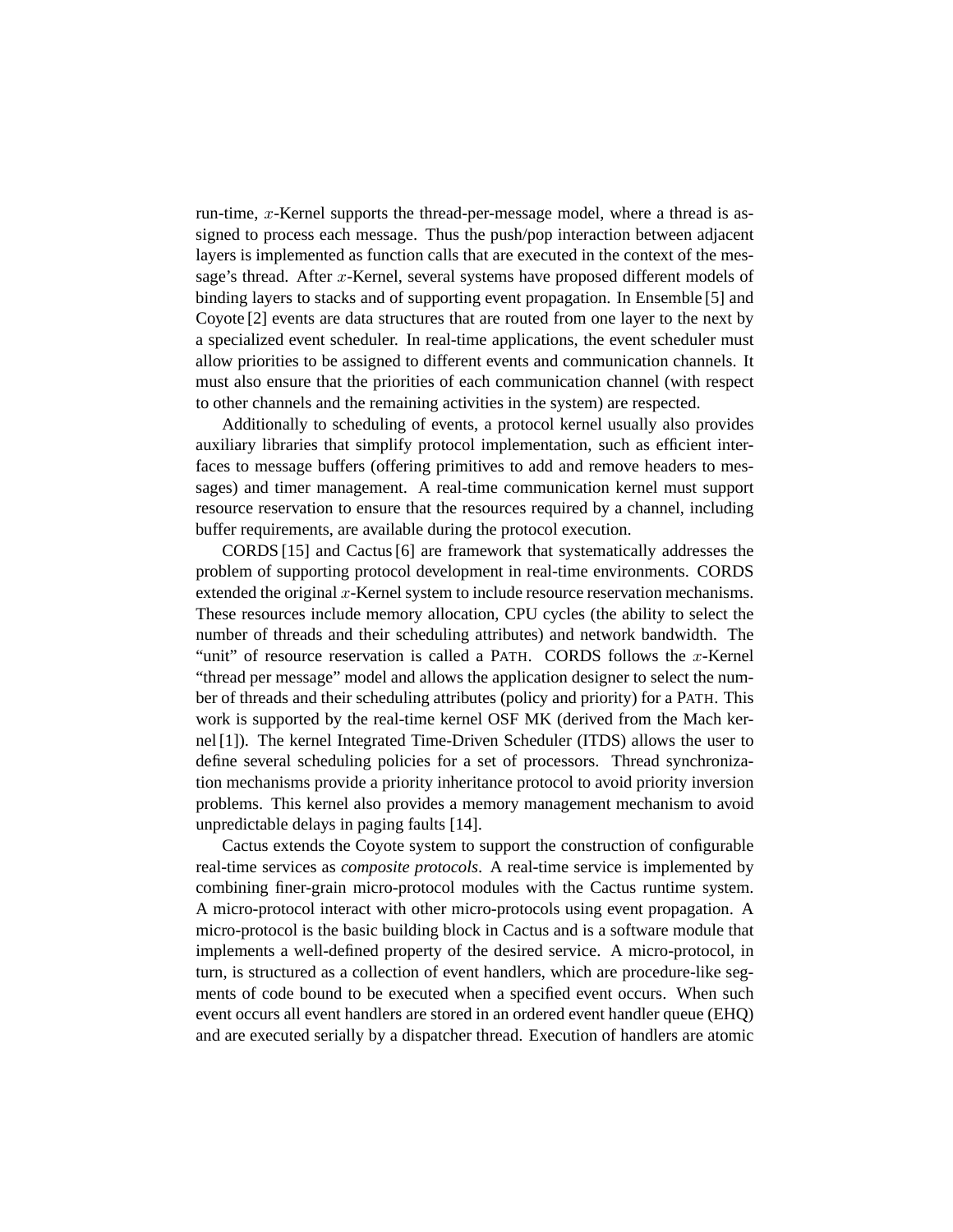

Figure 2: Composite protocol.

i.e. each handler is executed to completion without interruption. Figure 2 illustrates this design. In the figure EHQ is the event handler queue. Solid arrows represent threads of execution, including the dispatcher thread associated with EHQ. The other threads represent the threads invoking the x-kernel push and pop operations from the protocols above and below, respectively. The dashed arrows represent the handlers being inserted into EHQ as a result of raising an event through the RAISE procedure call in the composite protocol.

Cactus uses CORDS as its underlying communication subsystem, included in the OpenGroup/RI MK 7.3 Mach operating system. In Cactus each composite protocol is a protocol in a CORDS protocol graph. Thus composite protocols interact through the x-kernel procedure call interface push and pop operations. An application may open multiple logical connections called sessions with its own quality of services requirements (QoSs). A session may have one or more CORDS paths assigned to each QoS. Event handlers associated with different QoSs within a composite protocol are assigned to corresponding CORDS paths.

Cactus supports implementing real-time channels with several shapes as a composite protocol and uses system resources allocated as CORDS PATHS. Resource allocation has been divided into the channel control module (CCM) and admission control module (ACM). The CCM translates channel arguments into general resource requirements as a set of micro-protocols, paths and CPU cycles that satisfy these requirements. The ACM is a process that mantains information about available resources, and based on this information, either grants or denies requested resources.

The CactusRT system uses the concept of micro-protocols and a good execution model. However this system is dependent on x-kernel and if we want a stack of composite protocols we must call the push/pop operations and miss the flexibility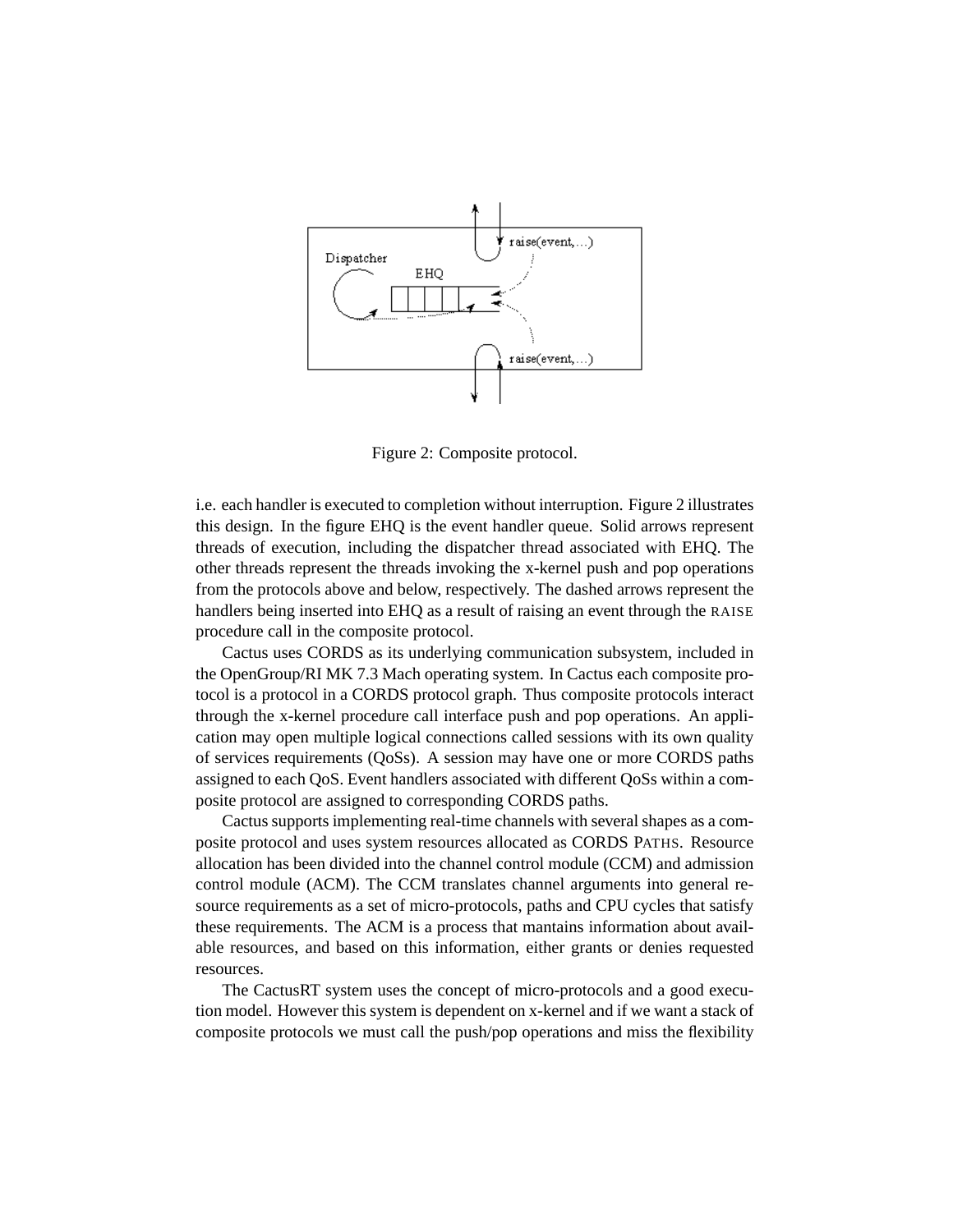

Figure 3: Relation among QoS, layers and session in *Appia*.

of event propagation. This system seems to have one thread per composite protocol (dispatcher) and a thread per message (inherited from CORDS). This leads to two context switches per composite protocol. Furthermore the non-preemptive scheduling of CORDS results in a priority inversion between traffic types with different deadlines and with a worst case duration being the maximum across all handler execution times.

In this paper we also follow the approach of extending an existing protocol kernel, the *Appia* system [8], with the mechanisms required to support real-time operation. Since *Appia* offers a more flexible structure than  $x$ -Kernel, with this effort we attempt to balance the flexibility and efficiency of micro-protocols with the predictability requirements of real-time applications.

# **3** *Appia*

The *Appia* system is an object oriented framework developed in Java providing a set of classes to support definition and implementation of protocols stacks [8]. In *Appia* each stack is composed of one or more *channels*. Each channel is an ordered sequence of *sessions*, instances of a specific *protocol layer*. The session maintains state that is used by the layer to process events. A layer that implements an ordering protocol may maintain a sequence number or a vector clock as part of the session state. In connection oriented protocols, the session also maintains information about the endpoints of the connection. The sequence of layers associated with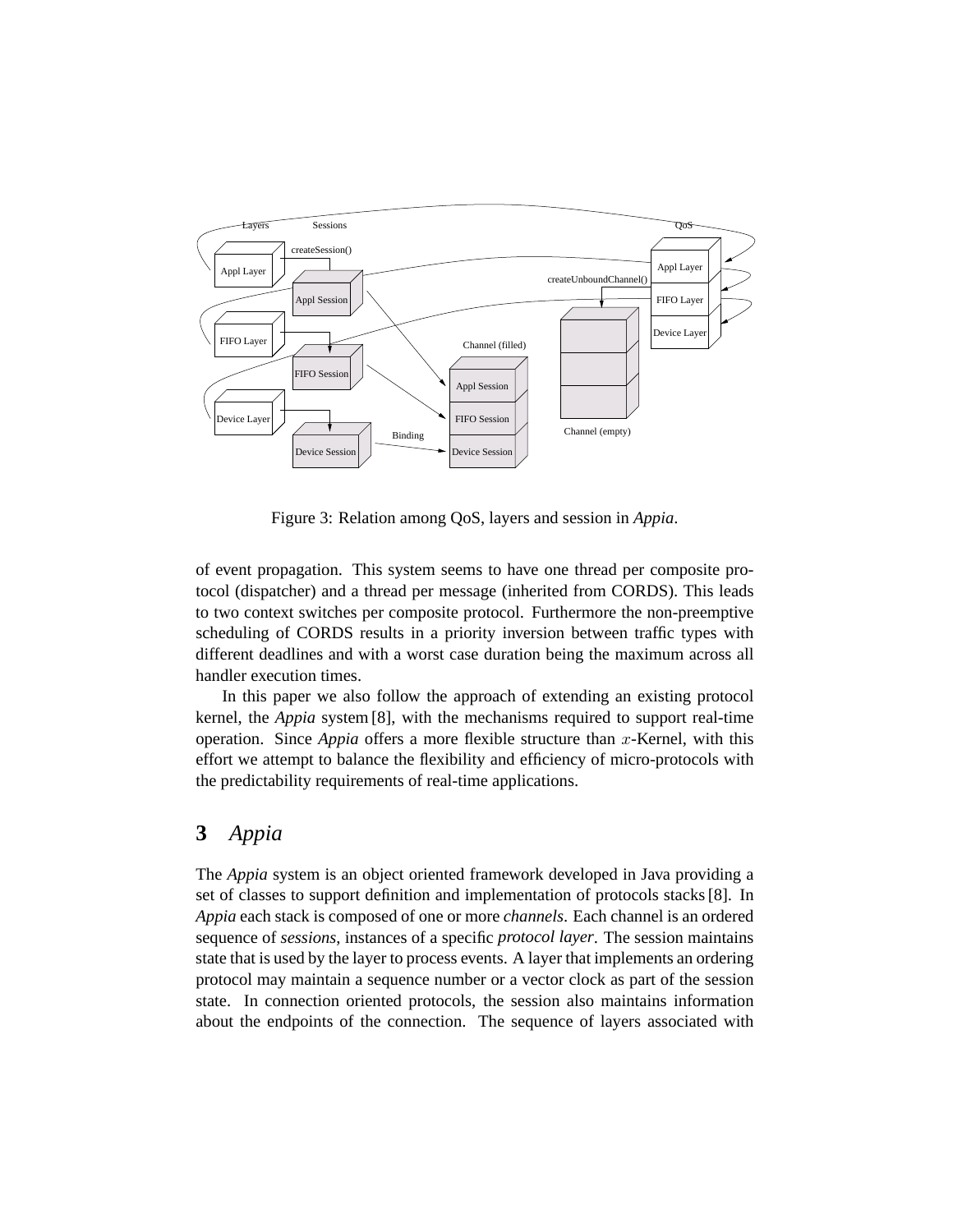a given channel defines the quality of service implemented by the channel. An important aspect of an *Appia* stack is that different channels may share session at one or more layers. This mechanism supports the implementation of inter-channel coordination policies. The relation among QoS, layers and session in *Appia* is illustrated in Figure 3

Communication between layers is made by exchange of *events*. Events are object oriented data structures, all descendant of the EVENT main class. New events can be created by deriving from a previously defined event class. In order to allow future event refinement, event type tests are always performed on the weakest class satisfying the desired requisites. The goal is to support event specialization using inheritance. This way, legacy protocols, unaware of the new event attributes, will continue to execute correctly. At quality-of-service definition time, each layer declares the set of events the layer produces and that the layer is interested in subscribing. Using this information, *Appia* constructs event routes that maintain the exact set of sessions that need to be visited by each event, optimizing the time needed for the event to traverse the channel.

The routing of events is implemented by an EVENTSCHEDULER, a passive component responsible for selecting the next event to be processed. It is possible to assign different schedulers to different set of stacks but all schedulers are activated by a single thread, avoiding the need to implement concurrency control on every session. A discussion of the comparative advantages of this strategy against the "thread per message" model can be found in [9]. However, *Appia* is not single threaded. Additional threads are used to manage timeouts and to interface the network.

Some of the advantages of *Appia* are the use of an open event model that allows the protocol designer to define the set of events more appropriate to a target application area, the fine grain configuration possibilities and the efficient mechanisms for event routing. Thus it provides an excellent framework to develop specialized and efficient protocol stacks to be used in real-time applications.

## **4** *RT-Appia*

The *RT-Appia* adds to the original *Appia* system a number of mechanisms to ensure the predictability of execution of real-time communication stacks.

A real-time channel (RTChannel) is a schedulable object and has a priority attribute to distinguish channels with different traffic priorities. Figure 4 presents a RTChannel. Channel is an instance of QoS and is a concept imported from *Appia*. Events represents the events supported by RTChannel. EventScheduler is responsible for scheduling and executing events in the channel.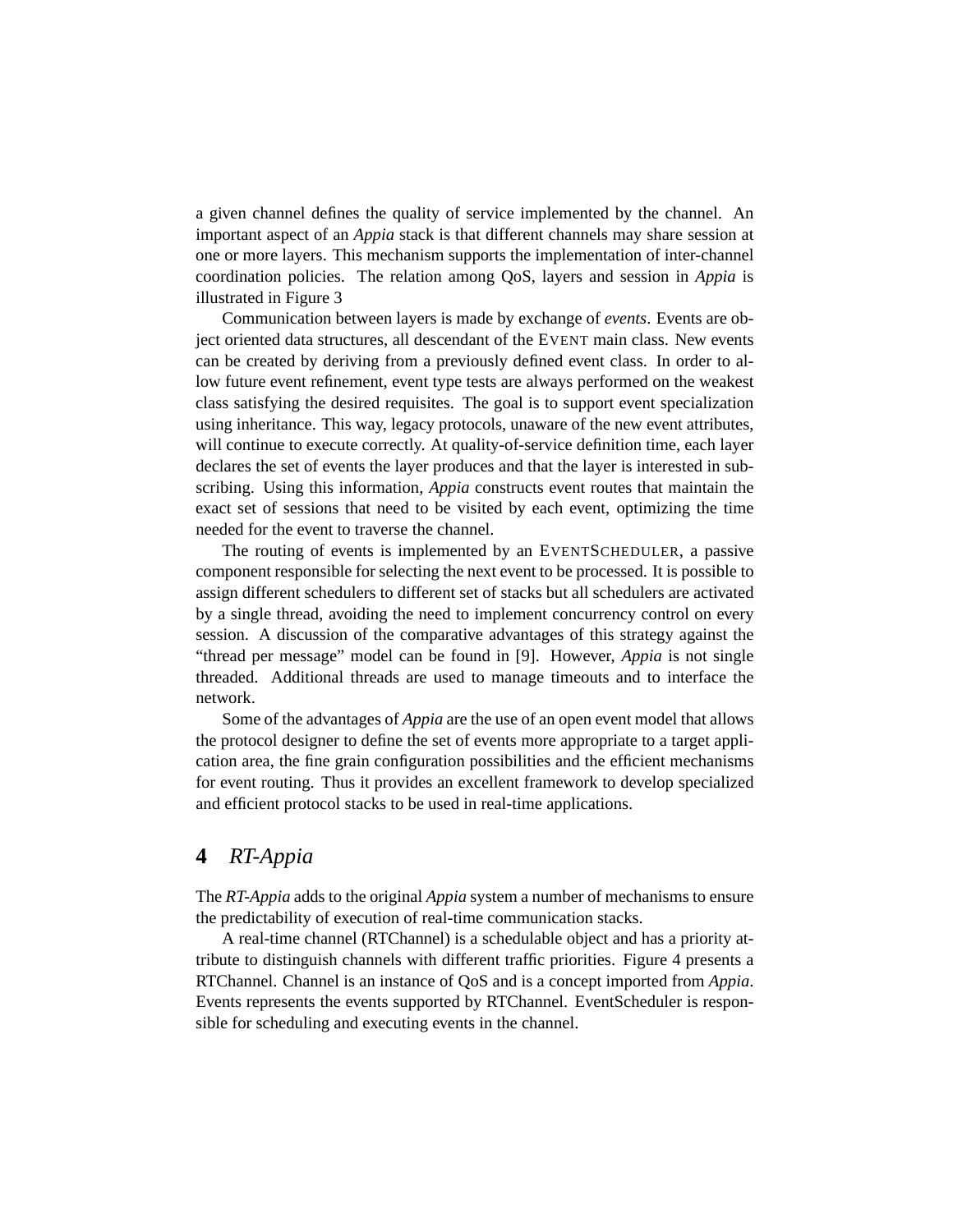

Figure 4: RTChannel.

*Appia* was implemented in Java language. One of strongest advantages of Java is its platform independence through the adoption of a virtual machine, a feature advertised as "write once run everywhere". However, the basic Java platform and language does not provide adequate support for development of real-time applications, which the unpredictable latency introduced by the garbage collector is an example. The Real-Time for Java Experts Group (RTJEG) is currently polishing the Real-Time Specification for Java (RTSJ) [3, 4]. The goal of RTJEG is to provide a real-time software development platform, suitable for a wide range of applications, with backward compatibility with Java. RTSJ defined seven main areas to achieve this goal: scheduling, memory management, synchronization, asynchronous event handling, asynchronous control transfer, asynchronous thread termination and access to physical memory. The mechanisms added to *Appia* rely of the basic mechanisms provided by the RTSJ. Namely, *RT-Appia* introduces the following features:

- Preallocation at initialization time of memory to allocate events and message buffers.
- A REALTIMETHREAD is associated with each *RT-Appia* channel. To each channel is allocated a private set of resources, including memory resources allocated from a SCOPEDMEMORY area. There is also prioritized event scheduling within each channel.
- Timer management using the TIMER mechanism.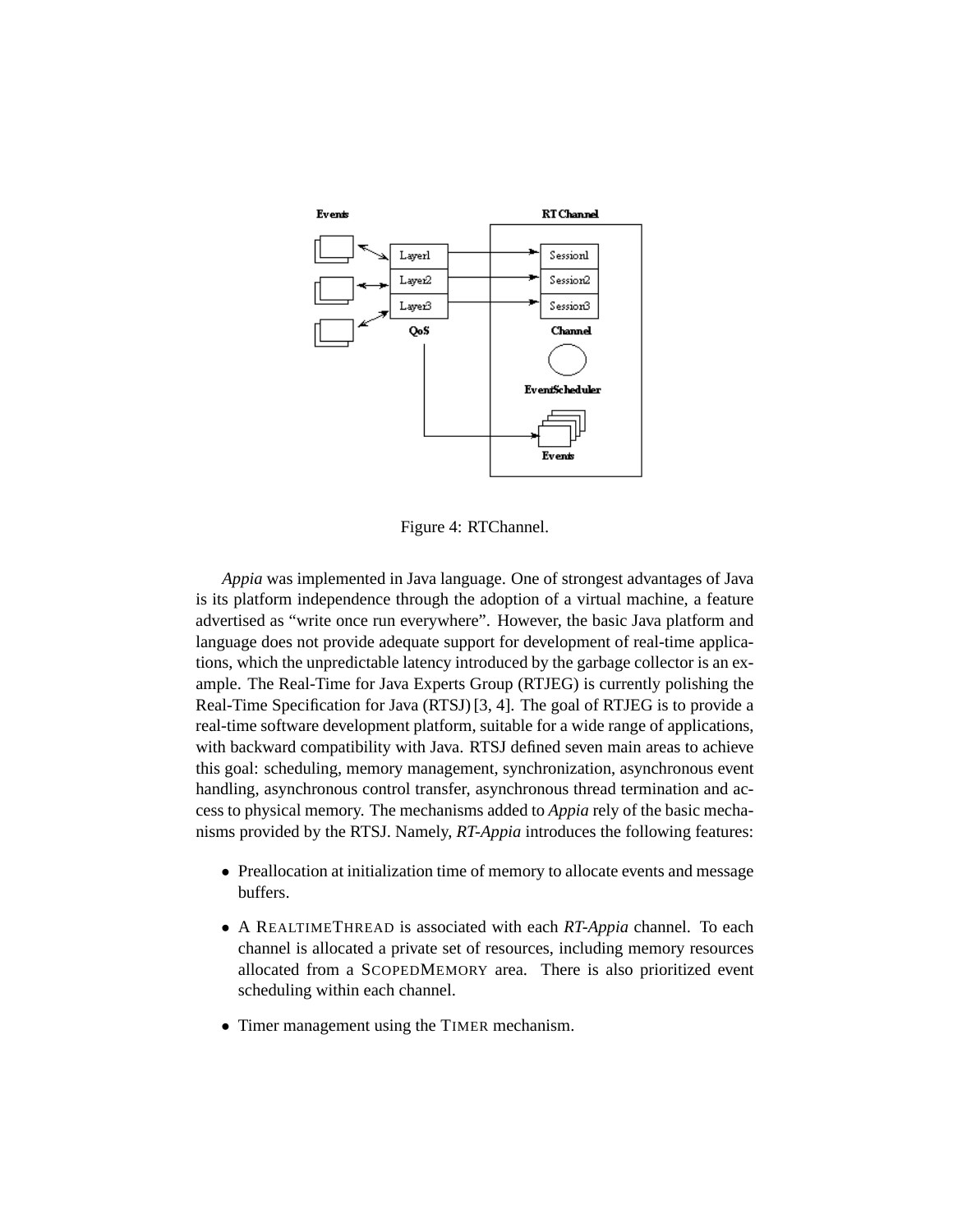• Channels interface with the user and with the network using asynchronous event handlers.

Each of these features is discussed with more detail in the subsequent sessions.

#### **4.1 Memory allocation**

In *RT-Appia*, each channel owns an individual set of resources including a permanent memory area. The memory allocation overhead is pushed into the channel instantiation time in *RT-Appia*. In channels, one can find permanent and transient objects. Permanent objects are those that will exist as long as the channel instance exists. Examples of these objects are SESSIONS and EVENTROUTES<sup>1</sup>. Permanent objects are allocated from a memory are reserved for the *RT-Appia* kernel. The *RT-Appia* kernel is responsible for allocating and releasing these resources.The quantification of the necessary memory must be performed prior to channel instantiation. The memory required by each session can be obtained from the layers composing the Quality of Service of the channel. Additional objects like the CHANNEL and the EVENTSCHEDULER have constant memory requirements that can be added to those of the channels.

Transient object examples are EVENTS, MESSAGES, and channel specific session state. These objects will be allocated from a SCOPEDMEMORY area reserved for each channel. Since the amount of memory required for each channel depends on the specific needs of the chosen layers, at channel startup (when handling the CHANNELINIT event) each SESSION is requested to preallocate all the required data structures and all instances of events that it may generate. Thus, each session will have several pools of predefined events (one pool for each class of event) that it generates. In run-time, events are taken from the pool by each session and returned to the pool by the kernel (an event may be returned to the pool after being processed by the last session in its route). Pools of events must implement the OBJECTPOLL interface defined by the *RT-Appia*.

Data structures associated with protocol messages are managed by the MES-SAGE class and must be associated with events (there is a particular subclass of EVENT, the SENDABLEEVENT, that owns reference to a data message). While in the basic *Appia*, the size of the data buffers associated with each message grows and shrinks dynamically while headers are added or removed, in *RT-Appia* we have opted to maintain the size of messages fixed once allocated. This avoids the need to maintain a message heap for each channel. *Appia* already owns the introspection mechanisms that allows a layer to dynamically obtain the size of the headers required by the lower layers.

 ${}^{1}$ Each Event Route keeps the sequence of sessions to be visited by each event type.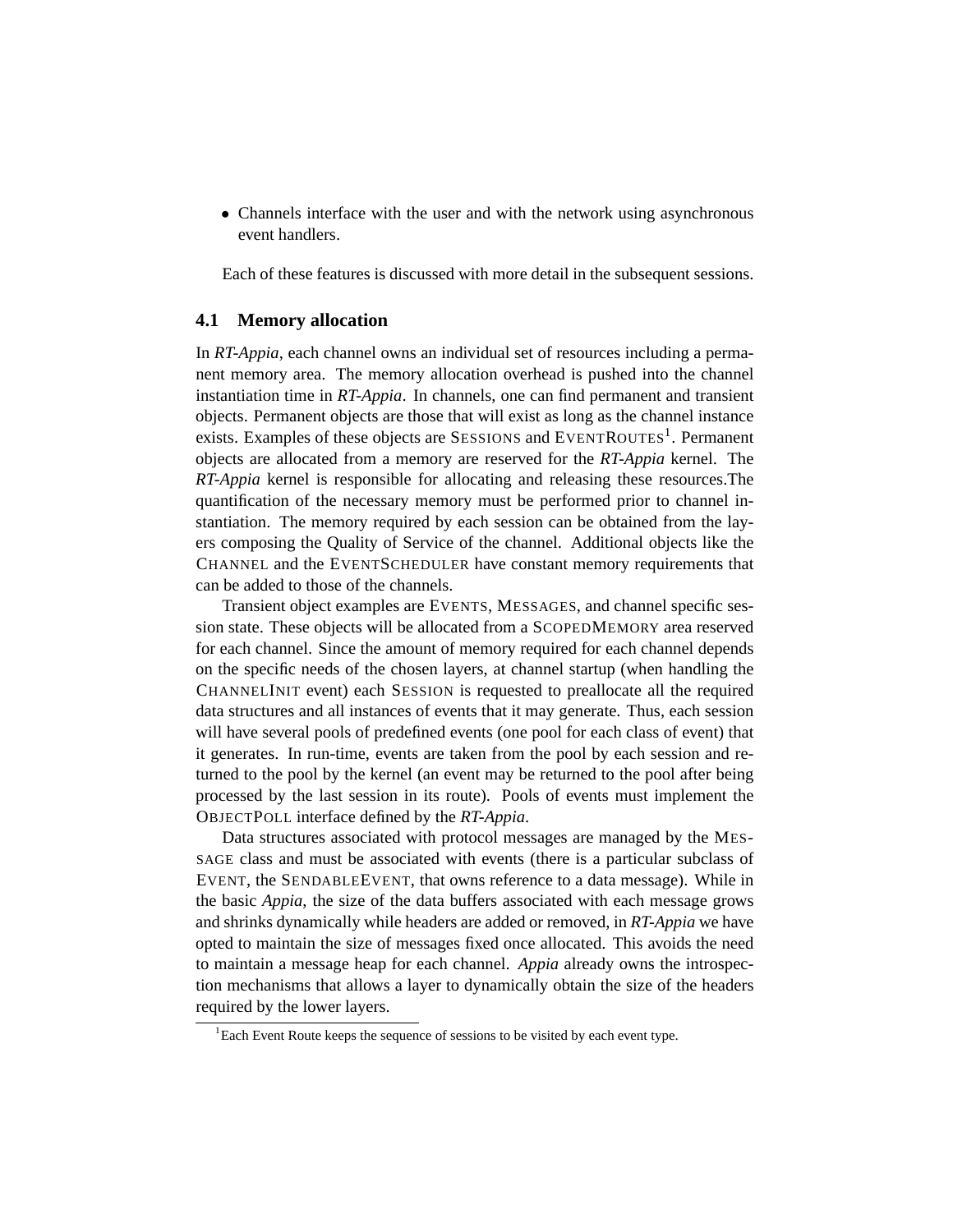#### **4.2 Scheduling**

The original *Appia* system uses a single thread to schedule all the events. As we have noted before, this strategy tries to minimize the overhead associated with concurrency control and context switching. We have opted to retain this approach in *RT-Appia* but opted to assign a different REALTIMETHREAD for each protocol channel. Since each channel owns private resources, this allows the preemption of a channel by another channel of higher priority.

Within each channel, the programmer may also associate a different priority to each event. Event priorities may be used by any specialization of the basic *Appia* EVENTSCHEDULER that takes priorities into account. It should be noted however, that all events of the same channel are processed by a single REALTIMETHREAD.

The scheduler maintains all events that flow in the channel in a data structure that we call the SCHEDULABLE EVENT SET. The internal structure of the set takes into consideration the priorities of the events but also the requirement to preserve the FIFO order of events of the same priority exchanged between any pair of layers. When invoked, the event scheduler selects the SCHEDULABLE EVENT of highest priority and delivers it to the session that it should visit in its route. The processing of the event by a session is performed by the HANDLE method of that session. During the processing of the HANDLE method, the session may insert new events, possibly of higher priority, in the set of schedulable events. However, the invocation of the method HANDLE is not preempted by the insertion of other events in the set. In particular, if the session decides to propagate the current event in the channel it must re-insert the event being processed to the schedulable set. Only when HANDLE returns, the scheduler picks a new (or the same) event to be consumed. Naturally, the processing of events of a channel can always be preempted by an event of a higher priority channel.

#### **4.2.1 Multi-channel sessions**

Multi-channel sessions are those being shared by more than one channel. The possibility of having one session being used in more than one channel is an important feature of *Appia* as it allows inter-channel coordination. Multi-channel sessions can easily suffer priority inversion problems due to:  $i)$  concurrency control in the access to the shared data structures;  $ii)$  inter-channel coordination features that are specific of each session.

Since *Appia* tries to avoid unnecessary synchronization costs, calls to a given session are not synchronized by default. On the other hand, in *RT-Appia* we have opted to assign a different thread to each channel, thus, sessions shared by different session require the use of synchronization. Sharable sessions in *RT-Appia* are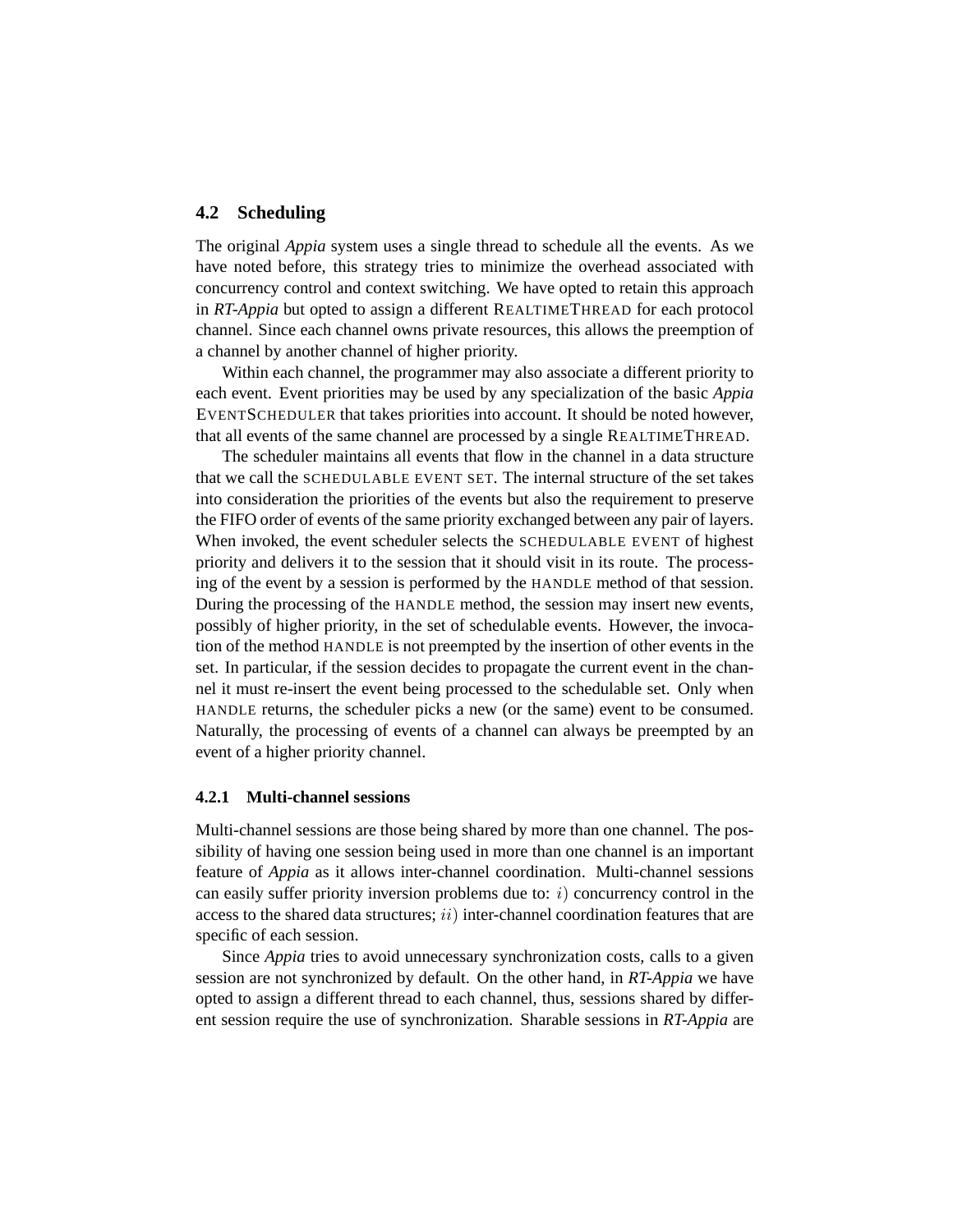

Figure 5: Example of an event execution in a channel.

required to implement a pair of PREHANDLESYNC and POSTHANDLESYNC synchronization methods where session specific synchronization is implemented. The PREHANDLESYNC should be invoked *before* the HANDLE method and POSTHANDLESYNC invoked *after* the HANDLE method returns. These method are automatically called by the *RT-Appia* run-time only in the case the session is being shared by different channels. Typically, PREHANDLESYNC will lock the session resources and POSTHANDLESYNC will unlock the same resources, although more spohisticated fine-grain concurrency control mechanims can be implemented (readers-writers, etc). Needless to say, multi-channel sessions must be used with care.

Figure 5 presents an example for exchange of messages between objects in RTChannel, for an event who visit two sessions in a channel. Session1 produce a event and invoke the method insert of the Event object. The event is inserted in the SCHEDULABLE EVENT SET. To find the next session to visit, EventScheduler invoke popSession in the Event object. Finally EventScheduler executes the protocol, by invoke handle in the Session2 object.

#### **4.3 Timer management**

In *RT-Appia* the timer management is very similar to its implementation in the basic *Appia* system. Timeouts are triggered using special events that are captured by the *Appia* kernel. When the timer expires the kernel re-injects the event in the channel's schedulable event set. While in *Appia*, the list of pending timers is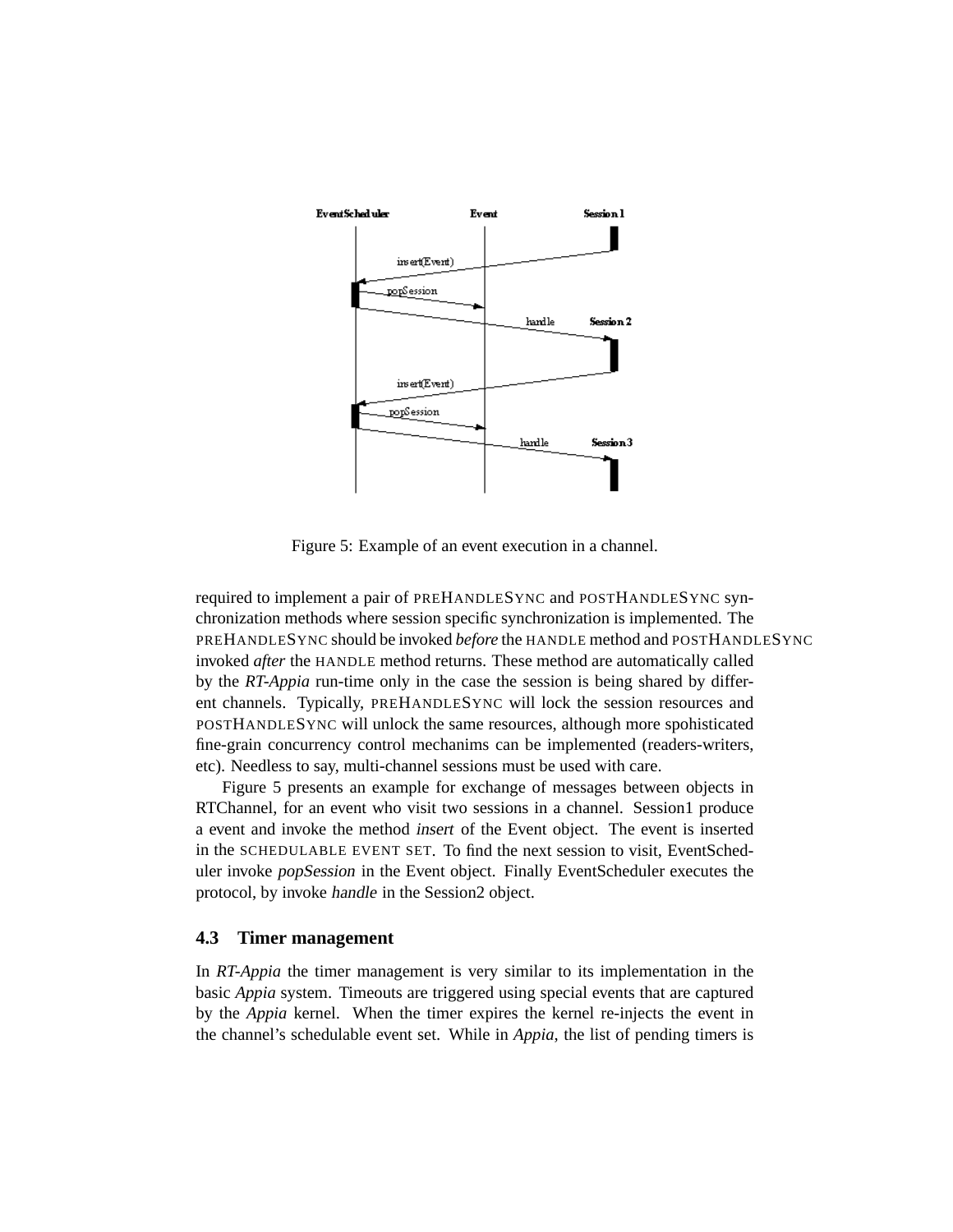managed by a dedicated thread, in *RT-Appia* the asynchronous TIMER mechanism is used. When a timer expires the event must be asynchronously inserted in the schedulable set. Thus the methods that perform insertion and removal of events from this set must by synchronized.

#### **4.4 Interfacing the channel**

A communication channel interfaces the network and the application at well defined layers. Typically, every channel has an application layer and a network layer. These layers are responsible for inserting events in the channel in response to user stimuli or messages arriving from the network. In *RT-Appia* these layers are responsible for defining the asynchronous events and asynchronous event handlers associated with those stimuli. The handlers use the same SCOPEDMEMORY of the channel and should allocate the events from the pool of the associated interface layers. Like the timers described above, these events are inserted asynchronously in the channel's schedulable events set.

# **5 Schedulability analysis**

To determine if all the objects used by *RT-Appia* are schedulable or not, it is necessary to perform an analysis of the complete system. This includes not only the computation time used by the *RT-Appia* objects, but also the time taken by message transmission. The proposed method is based on the work of [12, 13] and is the subject of an ongoing study [16]. The mathematical model used assumes all events are periodic. Sporadic events can be handled through the use of a periodic task that acts as a server for this type of events, called the sporadic server.

To perform schedulability analysis of the *RT-Appia* objects, it is necessary to derive the Worst Case Execution Time (WCET) of any given channel activation. We have previously noted that the *RT-Appia* stores an event route for each event. The event route defines the set of layers visited by a given event. From the event route and the WCET of the HANDLE methods it is possible to derive the worst case computation time of any given event. However, the processing of an event at one session may generate other events. To perform the schedulability analysis it is also necessary to capture the chain of events with the longest computation time. Note that a chain of events must have a finite number of events. A chain of events terminates when a channel has no further events to process and must remain idle waiting for stimuli from the application, network or timers. The WCET of a channel activation is derived from the computation time of the worst case chain of that channel and from the WCET of other higher priority channels.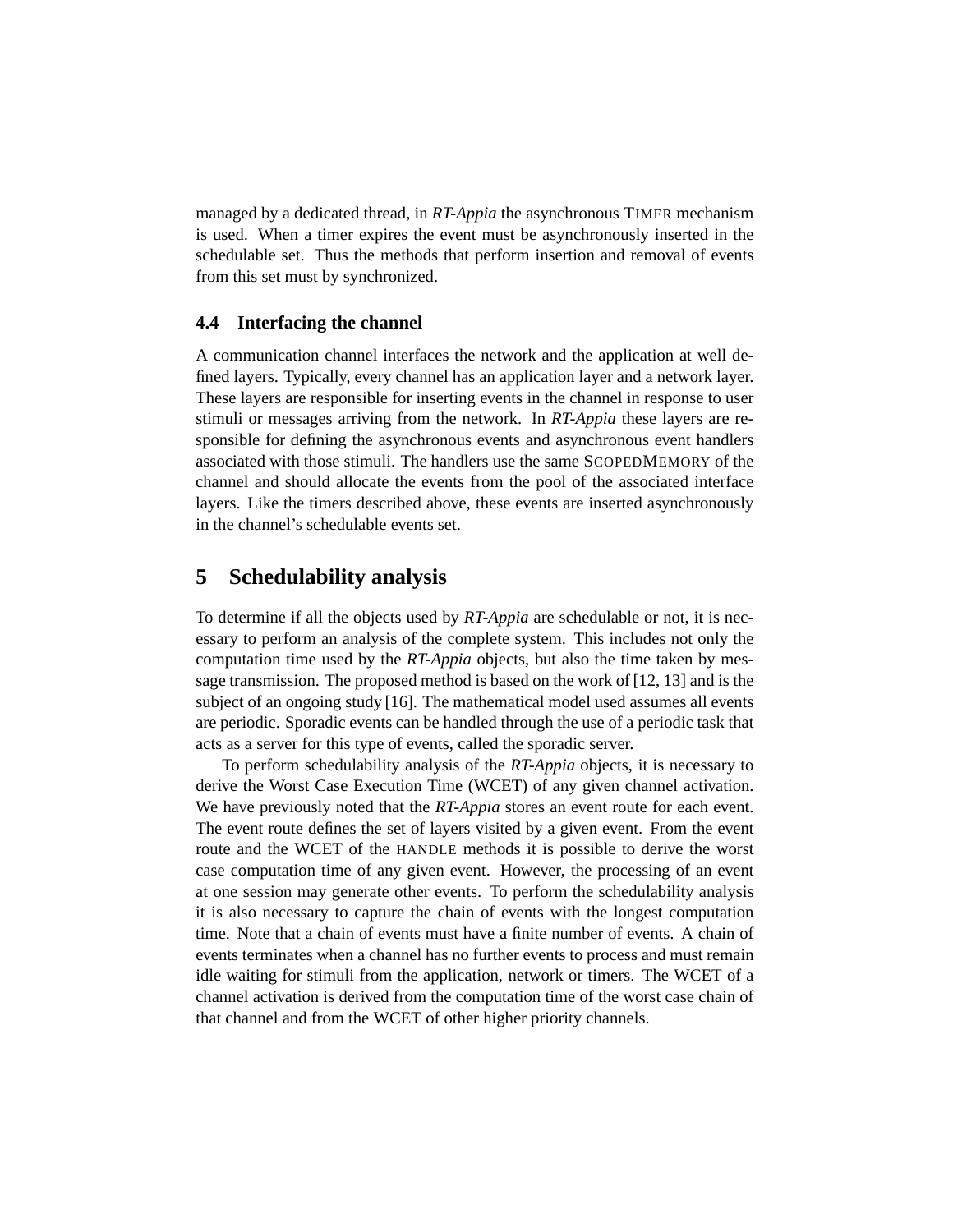From the WCET of a channel activation and the periods of the relevant events that activate the channel it is possible to derive a conservative figure for the schedulability analysis of a given channel (the analysis of channels that share sessions with other channels is more complex). Note that this figure is conservative, since not all channel activations process the longest chain of events. Additionally, a chain of events may contain events of different priorities and it would be interesting to obtain WCET figures for each specific event. Techniques to exploit the finer detail given by the theoretical model are still under study. For instance, since the theoretical model described in [16] takes the distributed computation into account, it would be interesting to schedule additional channel activations in order to process response events as soon as they arrive. This is possible because the distributed model computes the offsets introduced by the network and remote endpoint delays.

### **6 Conclusion**

*RT-Appia* is a protocol kernel that supports the development and execution of realtime protocol stacks that can be constructed through the composition of microprotocols. The approach allows the application to create protocol stacks that exactly match their requirements. *RT-Appia* has been designed to run on the real-time Java environment and is currently being implemented. The reference implementation of the RTSJ, scheduled for early 2001 will be used to evaluate the architecture.

## **References**

- [1] M. Accetta, R. Baron, W. Bolosky, D. Golub, R. Rashid, A. Tevanian, and M. Young. Mach: a new kernel foundation for Unix development. In *Proceedings of the Summer Usenix*, July 1986.
- [2] N. Bhatti, M. Hiltunen, R. Schlichting, and W. Chiu. Coyote: A system for constructing fine-grain configurable communication services. *ACM Trans. on Computer Systems*, 16(4):321–366, Nov. 1998.
- [3] G. Bollella and J. Gosling. The real-time specification for java. *IEEE Computer*, 33(6):47–54, June 2000.
- [4] G. Bollella, J. Gosling, B. Brosgol, P. Dibble, S. Furr, and M. Turnbull. *The Real-Time Specification for Java*. Java Series. Addison-Wesley, June 2000. URL: www.javaseries.com/rtj.pdf.
- [5] M. Hayden. *The Ensemble System*. PhD thesis, Cornell University, Computer Science Department, 1998.
- [6] M. A. Hiltunen, X. Han, and R. D. Schlichting. Real-time issues in cactus. Technical Report AZ85721, Department of Computer Science, University of Arizona, Tucson, 1996.